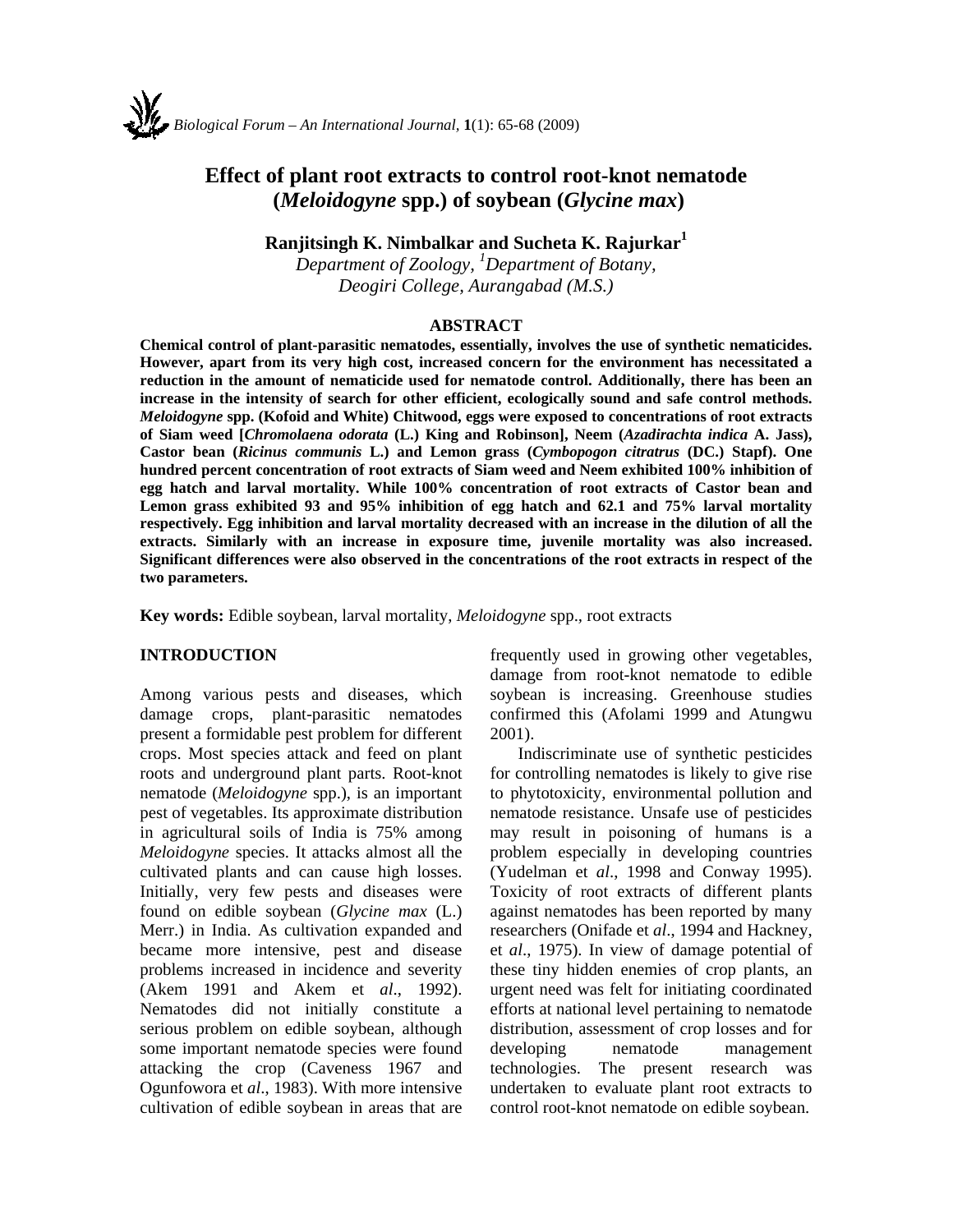#### **MATERIALS AND METHODS**

#### **Preparation of extracts**

Twenty-five gram of thoroughly washed and chopped roots of Siam weeds *Chromolaena odorata* (L.) King and Robinson), Neem (*Azadirachta indica* A. Jass), Castor bean (*Ricinus communis* L.) and Lemon grass (*Cymbopogon* citratrus (DC.) Stapf) were ground separately in an electric grinder in 100 mL of distilled water. These were then centrifuged and filtered through Whatman No. 1 Filter Paper (Whatman, Bristol, UK) and constituted the undiluted (100%) treatment. This extract was diluted 5, 10 and 20 times with distilled water.

#### **Extraction of juveniles**

Root-knot nematode was identified on the basis of perineal pattern Eisenback *et al*. It was maintained on the edible soybean cv. TGX 1485-1D and the second juveniles were extracted from roots using the tray method of Whitehead and Hemming.

#### **Extraction of eggs**

Egg masses collected from edible soybean roots were vigorously shaken with 200ml of 5.2% sodium hypochlorite in stopper flasks for 2 min. Eggs were washed by rinsing with tap water through a 75 µm sieves, collected on a 26 µm sieve and transferred into distilled water forming egg suspension.

#### **Effect of root extract on egg hatching**

A small drop of eggs suspended in distilled water was placed in Petri dishes and eggs counted under a stereo microscope. Ten milliliter of the undiluted and each dilution of root extract of each plant were added. Petri dishes containing distilled water served as controls. Each treatment was replicated four times. The Petri dishes were incubated at room temperature. Hatching was observed after 7 days and the percentage inhibition calculated as follow.

#### **Effect of root extracts on larval mortality**

Ten milliliter of the undiluted and each dilution of root extract of each plant were separately poured into Petri dishes and 1ml of suspensions containing 20 freshly hatched juveniles were added to each Petri dish. All treatments were replicated four times. The Petri dishes were incubated at room

temperature. Percent mortality was calculated after 12, 24 and 48 h. All the data collected were analyzed using analysis of variance and means separated with the Duncan Multiple Range Test (Gomez et *al*., 1984).

## **RESULTS AND DISCUSSION**

#### **Egg hatch**

Table shows the effect of concentration of extracts of plants on number of eggs and percentage hatch inhibition indicated that one hundred percent concentration of root extracts of Siam weed and Neem gave the maximum inhibition of egg hatching (100%) followed by Lemon grass and Castor bean with 95 and 93.2% inhibition, respectively. Other dilutions viz. 20, 10 and 5%, though significant, were less effective as compared to 100% concentration. It is evident that as extract was diluted; toxicity was decreased resulting in correspondent decrease in inhibition and minimum inhibition was observed in distilled water (0% concentration). The inhibitory effect of the extracts might be due to the chemicals present in the extracts that possess ovicidal and larvicidal properties.

These chemicals either affected the embryonic development or killed the eggs or even dissolved the egg masses. It has been reported (Adegbite 2003, Goswami et *al*., 1986 and Hackney et *al*., 1975) that extracts contained alkaloids, flavonoids, saponins, amides including benzamide and ketones that singly and in combination inhibited hatching.

#### **Larval mortality**

Table shows the effects of larval mortality over time due to the concentration of extracts of roots of the test plants. The root extracts of test plants were effective in causing larval mortality; 100% concentration of extracts being more efficacious and show high significant difference than other concentrations. 100% concentration extracts of Siam weed and Neem showed 100% mortality even after 12 h of exposure time. While 100% concentration of Lemon grass and Castor bean showed 75 and 62.1% mortality after 12 h of exposure time. The juvenile mortality increased with increase in exposure time. The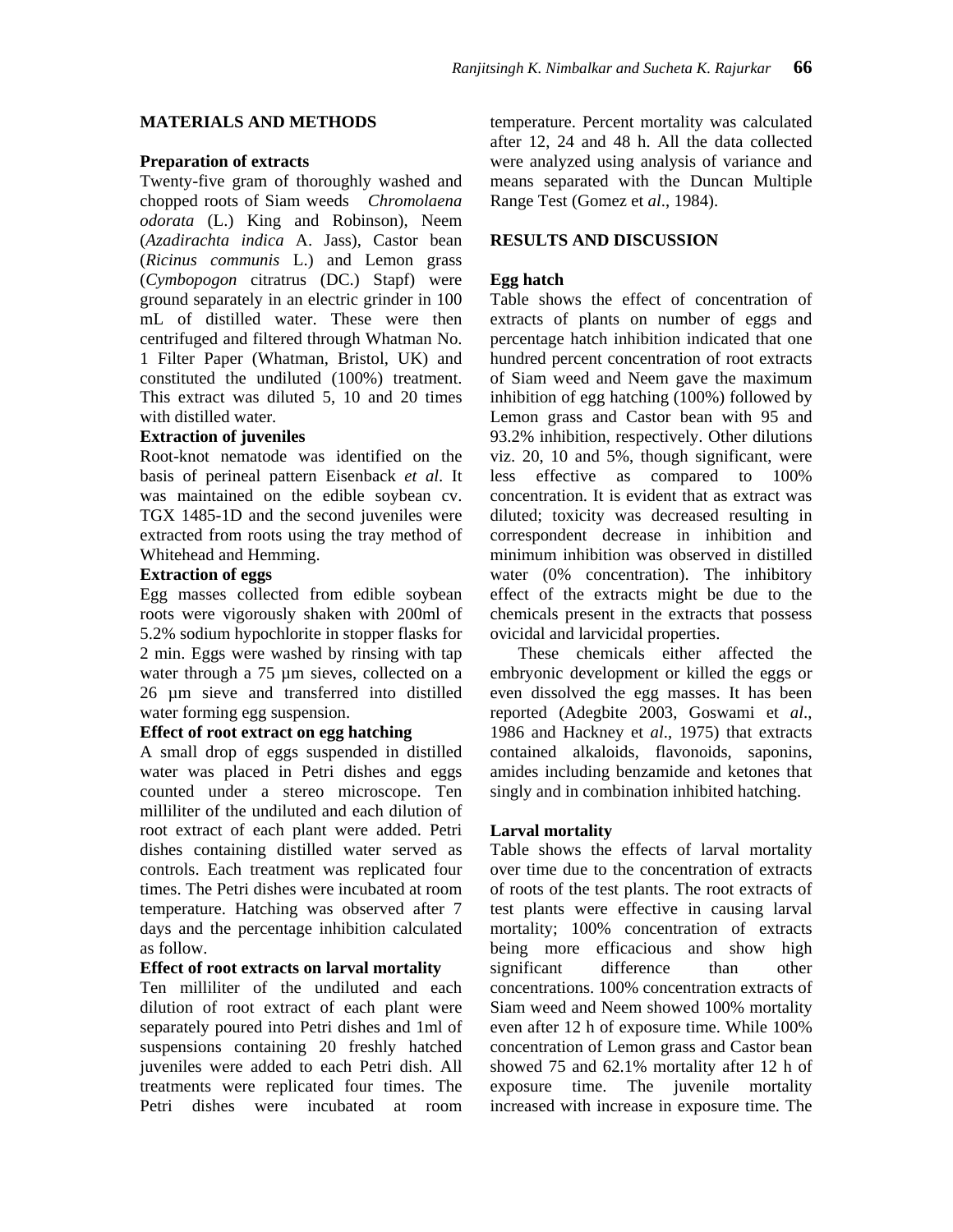mortality was found to differ significantly between different concentrations of extracts of the tested plants at all the three intervals tried (12, 24 and 48hrs.). As the exposure period increased mortality increased to 87.5 and 75.6%, respectively in Lemon grass and Castor bean at 100% concentration of the root extracts.

## **CONCLUSIONS**

It has been concluded from present research that certain plant extracts are a source of cheap and effective nematicides of root knot nematodes. The root extracts of Neem, Siam weed, Lemon grass and Castor bean were found to have nematicidal properties. This finding is important from the point of view of controlling root-knot nematodes affecting edible soybean without the use of nematicides in view of the environmental pollution likely to cause. The future looks bright for identifying new classes of pesticides from natural plants to replace the synthetic dangerous and expensive chemicals used at present. The cooperation of nematologists, breeders, chemists, ecologists and others in the field of agriculture is necessary to achieve maximum progress in this important field of research.

## **REFERENCES**

- Adegbite, A.A. 2003. Comparative effects of Carbofuran and water extract of *Chromolaena odorata* on growth, yield and food components of root-knot nematode-infested soybean [*Glycine max*  (L.) Merrill]. Ph.D Diss., University of Ibadan, Ibadan, Nigeria.
- Adegbite, A.A. and Adesiyan, S.O. 2001. Efficacy of Carbofuran (Furadan) on the performance of four nematode susceptible varieties of soybean [*Glycine max* (L) Merrill]. *Tropical Oilseeds J.*, **6**: 11-23.
- Afolami, S.O. and Atungwu, J. 1999. Field evaluation of some breeding lines of soybean for resistance to Meliodogyne. *Tropical Oilseeds J*., **4**: 116-120.
- Afolami, S.O. and Atungwu, J. 2000. Reaction of four varieties of soybean [*Glycine max*  (L.) Merr.] to infection of *M*. *incognita*  race 2. *Tropical Oilseeds J.,* **5**: 1-9.
- Afolami, S.O. and Atungwu, J. 2001. Correlation studies on Meloidogyne induced rootgalls and some growth parameters of four elite varieties of *Glycine max* (L.) Merr. *Tropical Oilseeds J*., **6**: 93-97.
- Akem, C.N. 1991. Soybean diseases: Biology, Identification Control Management. International Institute of Tropical Agriculture research guide 40, 3rd Edn. Akem, C.N., 1996. Management of Soybean diseases. International Institute of Tropical Agriculture. Research Guide, 3rd Edn., pp: 40.
- Akem, C.N. and Dashiell, K.E. 1992. Evaluation of soybean cultivars for field resistance to Frogeye leaf spot and Bacterial pustule in Nigeria. *Tropical Oilseeds J*., **1**: 3-8.
- Backman, P.A. 1997. Pesticide Inputs Now and into the 21st Century, In: B.K English, R.L. White and L.H. Chuang (Eds.). Crop and Livestock *Meloidogyne incognita* and *Pratylenchus alleni*. Technologies Symposium Ames, Iowa. Iowa State University Press, Ames., pp: 125-128.
- Caveness, F.E. 1967. End of tour progress report on Nematology. Ministry of Agriculture and Natural Resources, Research Division, Ibadan, Nigeria, pp: 119.
- Conway, G. 1995. The depletion of natural resources: The impact of food. A 2020 vision for food, agriculture and the environment. International Food Policy Research Institute, Washington, D.C., pp: 125.
- Egunjobi, O.A. and Afolami, S.O. 1976. Effects of *Azadirachta indica* leaf extracts on the population of *Pratylenchus brachyurus*  and the growth and yield of *Zea mays*. *Nematologica*, **22**: 125-132.
- Eisenback, J.D., Hirschmann, H., Sasser, J.N. and Triantaphyllou, A.C. 1981. A guide to the four most common species of root-knot nematodes (*Meloidogyne* spp.) with a pictorial key. A cooperative publication of North Carolina State University and USAID., pp: 48.
- Gomez, K.A. and Gomez, A.A. 1984. Statistical Procedures for Agricultural Research, 2nd Edn., John Willey and Sons, New York.
- Goswami, B.K. and Vijayalakshmi, V. 1986. Nematicidal properties of some indigenous plant materials against rootknot nematode *Meloidogyne incognita* on tomato. *Ind. J. Nematol.,* **16**: 65-68.
- Hackney, R.W. and Dickerson, O.J. 1975. Marigold, Castor bean and